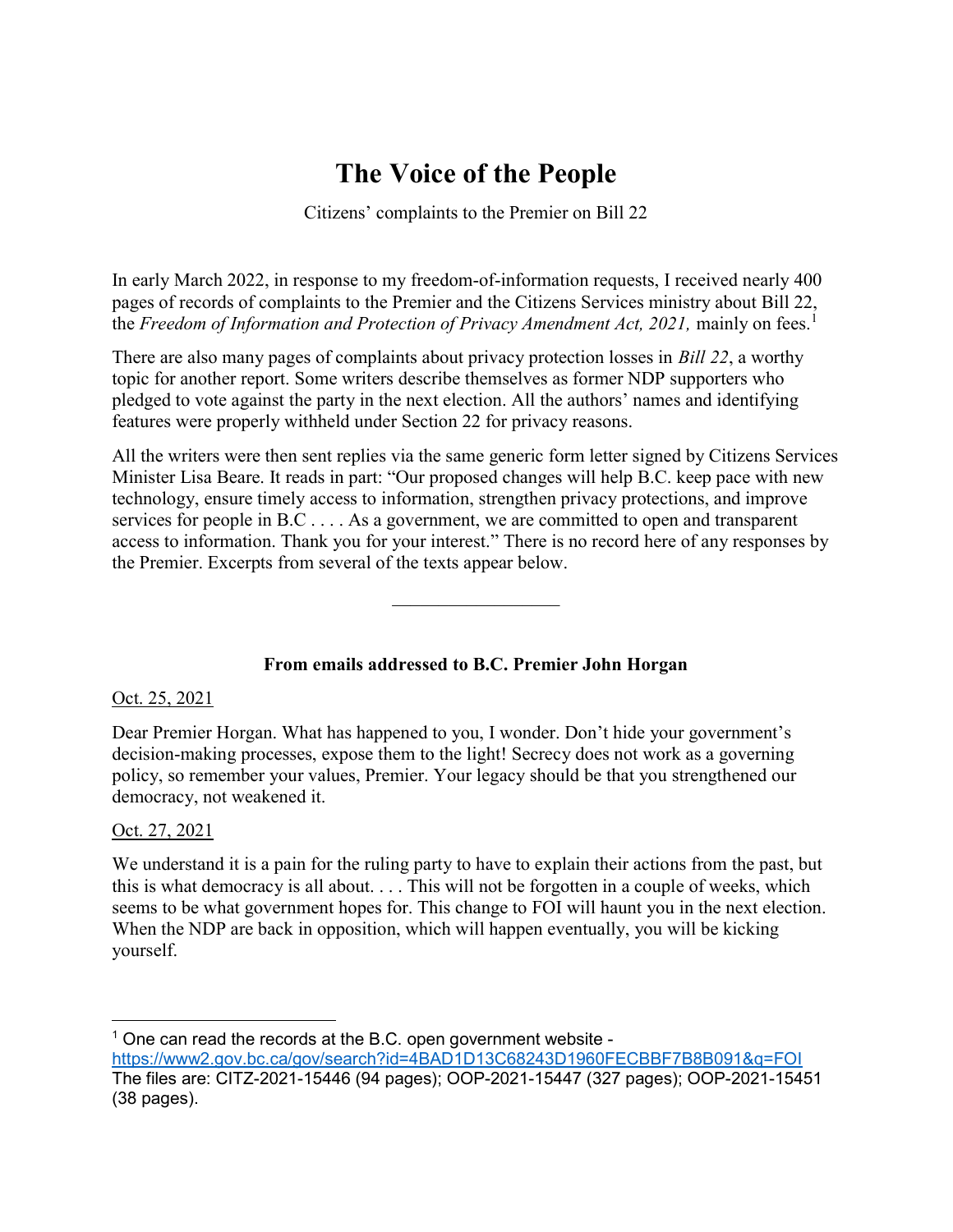# Oct. 20, 2021

Please reconsider your amendment to fees for accessing Freedom of Information from the government, particularly for those who are of low income, disabled, and single parents. By implanting a standard fee across the board, you are deliberately discriminating against the poor and disadvantaged persons in British Columbia.

The new amendment that makes it impossible for the Privacy Commissioner to waive fees in certain situations is really concerning. . . . Do I need to start a petition to prove this point? Please advise.

# Oct. 25, 2021

John, you are not correct when you say, "Who cares?" I care very much. I have relied on B.C. journalists using FOIPPA requests to dig into casino money laundering, foreign ownership of housing, the Office of the Speaker clerk misspending, and pandemic information. It is not acceptable to me to put a financial barrier in place for any journalists to do their jobs.

# Oct. 25, 2021

Some of the changes, around disclosure of privacy breaches for example, appear to be useful; but others, such as those which allow storage of personal information outside Canada, and the rather controversial addition of a fee, may not serve British Columbians well.

I ask that you withdraw this legislation, and revisit it once the committee has reported back to the legislature. Anything else looks like hubris, and that does not become you.

# Oct. 26, 2021

Charging a fee for information that we should all have unhindered access to sends a strong message that you and your government have something to hide. It is baffling that you expect us to buy into this hogwash.

This definitely an issue for any re-election consideration. It certainly makes me look at your government in a different light. Very seldom do I take the time to speak out. . . but this proposed change is beyond disappointing.

# Nov. 2, 2021

I'm very disappointed that it took such a short time for the NDP to introduce a B.C. Liberal type FOI access restriction. Even though I'm not an NDP member, until now I have always voted for the NDP provincially. It would appear that a minority government is best for the province.

# Oct. 20, 2021

During the recent provincial election campaign, I don't recall the NDP incumbent's brochure advising voters that, if re-elected, the NDP would provide open and transparent government by introducing a \$25 fee for FOI requests. I urge you strongly to reconsider this imposition on good government.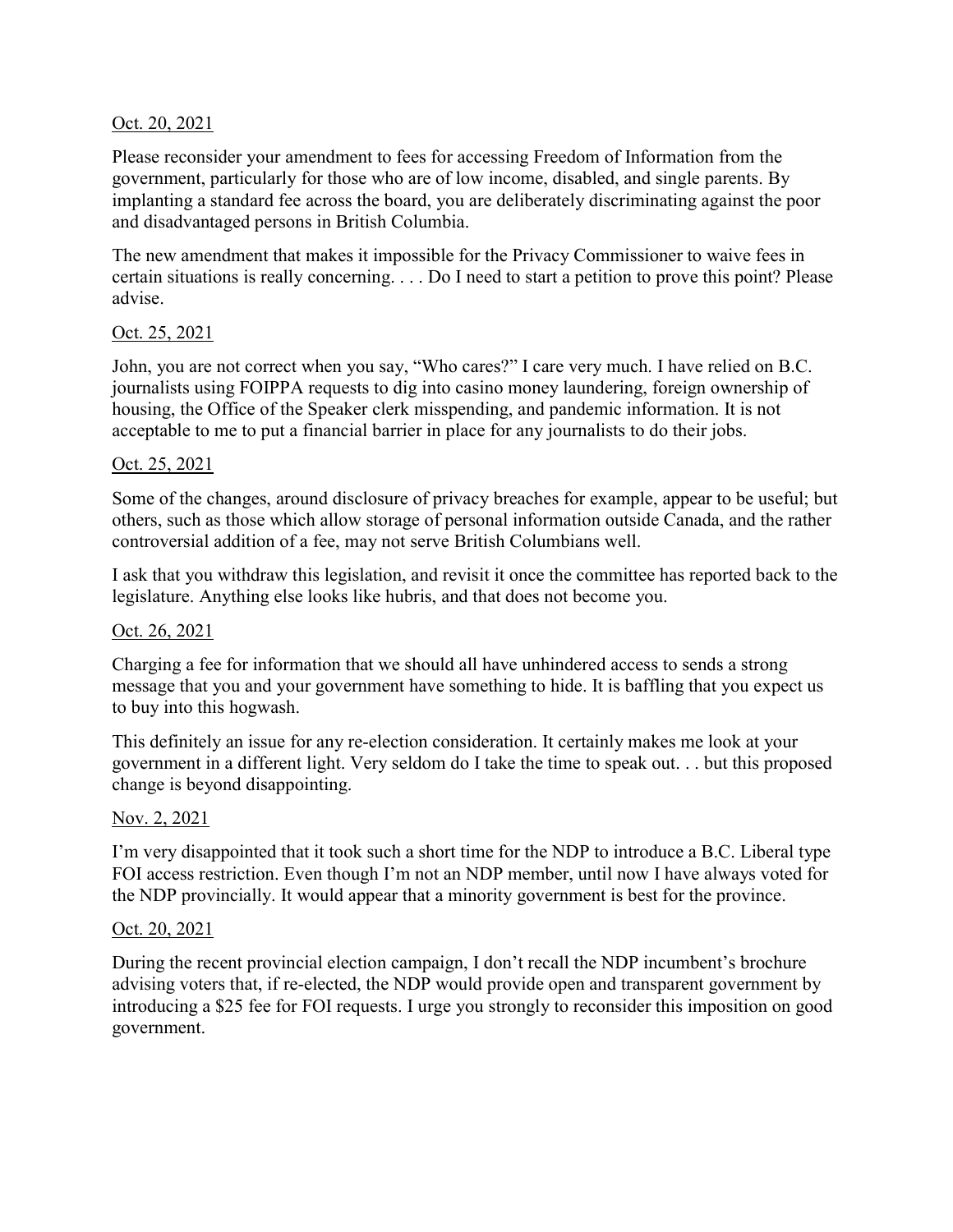# Oct. 20, 2021

Dear John. After years of preaching the sanctity of freedom of information whenever the topic came up, your government is now going to start charging anyone who tries to exercise that right. This is indeed an unprecedent level of hypocrisy from your government, and a new low in the level of government trust by the voters. Please rescind this change.

# Nov 10, 2021

Hey, we all supported a few draconian impositions on our freedoms during COVID. It was fair game but you are overstepping now. This is a bit eerie, if you know what I mean. Suppressing the public's ability to hold government to account and obtain information is frightening.

# Oct. 30, 2021

So arrogant, so soon. . . . Without freedom of information, there is no accountability. Where do we live, China? Hungary? Pesky journalists, pesky opposition, pesky public. The premier knows what's best. Here's looking forward to the next election. Can't come soon enough.

# Oct. 19, 2021

I'm writing to express my concern and dismay regarding the new fee for the above that is set to be passed in the legislature. It is unnecessary, flies in the face of a democratic government, and provides no benefit to the public. At best this is a money grab, at worst it is initiating a gag order so that the public cannot even send in a request to access information (without paying for it) that rightfully belongs to them.

I'm appalled that the Government has chosen to act in a manner of secrecy and protectionism. This new piece of legislation needs to be abolished.

# Oct. 26, 2021

We just heard about the new change the NDP is proposing in Bill 22 for charging for freedom of information. This is discouraging news for democracy. It makes B.C. politics look shady and corrupt. I'm sure that if the NDP was in opposition they would try very hard to block this bill. The fee will discourage some from paying, but not all, but that's not the point.

The point is lack of free resources for average people and media requesting information in the government files. Our little voice is nothing to you, but we ask that the NDP not pass this bill.

# Oct. 24, 2021

I am writing as a concerned citizen, but also as a member of the NDP in good standing. I am writing to vigorously object to the changes being considered (actually "rammed through by the premier's office") according to the *Vancouver Sun*. . . . The no-cost structure of FOI was set up by the NDP government of the 1990s specifically as a way to ensure a robust democracy.

This is not the behavior the grassroots expects from an NDP government – imposing user fees like what Christy Clark used to do. Let's nip this in the bud now, and allow the public, the media, and the opposition to do their job of holding the government to account. Otherwise, the other question is - what else is in the pipeline to take away our public access rights?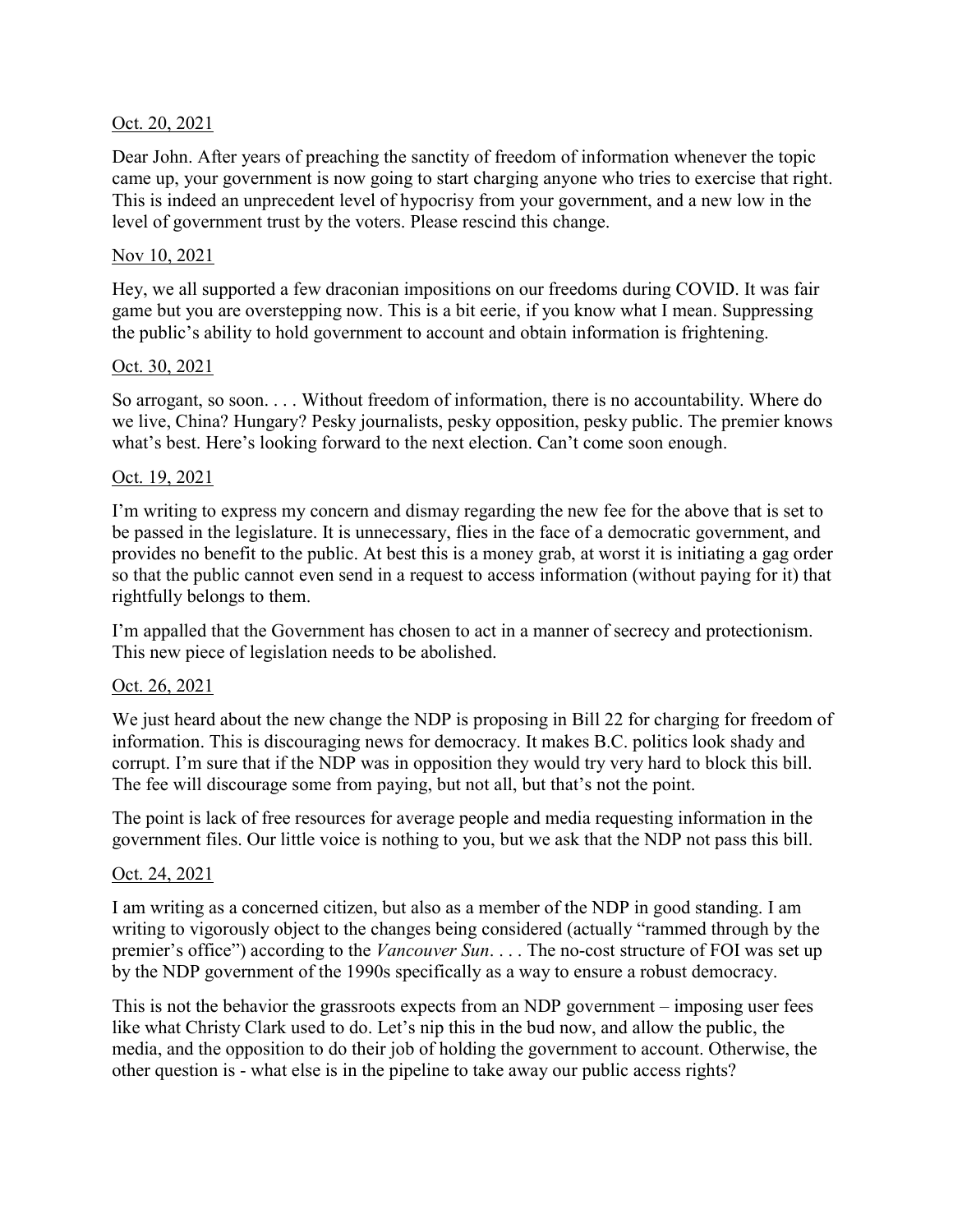# Oct. 22, 2021

I am writing to object to, and express significant outrage about the regressive changes being pushed through against our B.C. freedom of information laws. First, I write this letter as a lifelong New Democrat, where I have given a lifetime of service to the cause of human rights and uplifting the status of the average working person.

My people are those that work minimum wage, disabled people on monthly support, racialized people working several jobs. This is the BC NDP party that I believe exists – one that fights for ordinary citizens; so why is the party going against its own principles to thwart our FOI rights?

Second, the initial FOI legislation was put in place by a B.C NDP government that wanted to increase transparency and in doing so, make our laws the most accessible in Canada. Why is this mandate being changed now?

# Nov. 1, 2021

I appreciate that criticism is hard to take when people have been farming FOI requests to back up that criticism. It is what the Act is for. . . . This proposed fee has all the moral feel of Christy Clark's triple deleted emails. This fee eliminates any moral high ground the NDP might have got from that. It will only make your supporters distrust you. I am otherwise pleased with the performance of the NDP since they took power, especially on their handling of COVID 19.

# Nov. 7, 2021

Please withdraw this Bill and recognize the role of the all-party special committee and allow it to complete its work. For democracy to resist the rise of right-wing anti-democratic movements, people need to believe their government supports an open and transparent attitude towards decision making.

# Oct. 20, 2021

While I have been supportive of most of your agenda, it seems that a year in power has already gone to your head. Charging \$25 for FOI requests is undemocratic and exactly the type of thing that you would have opposed during 16 years in opposition. Unless you want to end up back in opposition, please stop proposing changes like this.

# Oct. 21, 2021

I am deeply concerned with the above review. This seems to be leading down a dark path. Charging for FOI requests is an absolute no go. Isn't it the government's job to be transparent and accessible? I shake my head at this and wonder what needs to be hidden.

# Oct. 19, 2021

Please do not start charging citizens fees for requesting access to our records. It really comes across as a petty way to get funds. Why are you taking away tolls on bridges, giving ICBC rebates and making transit free for kids, but now proposing to charge people to make FOI requests? From where I stand, it doesn't really make any sense.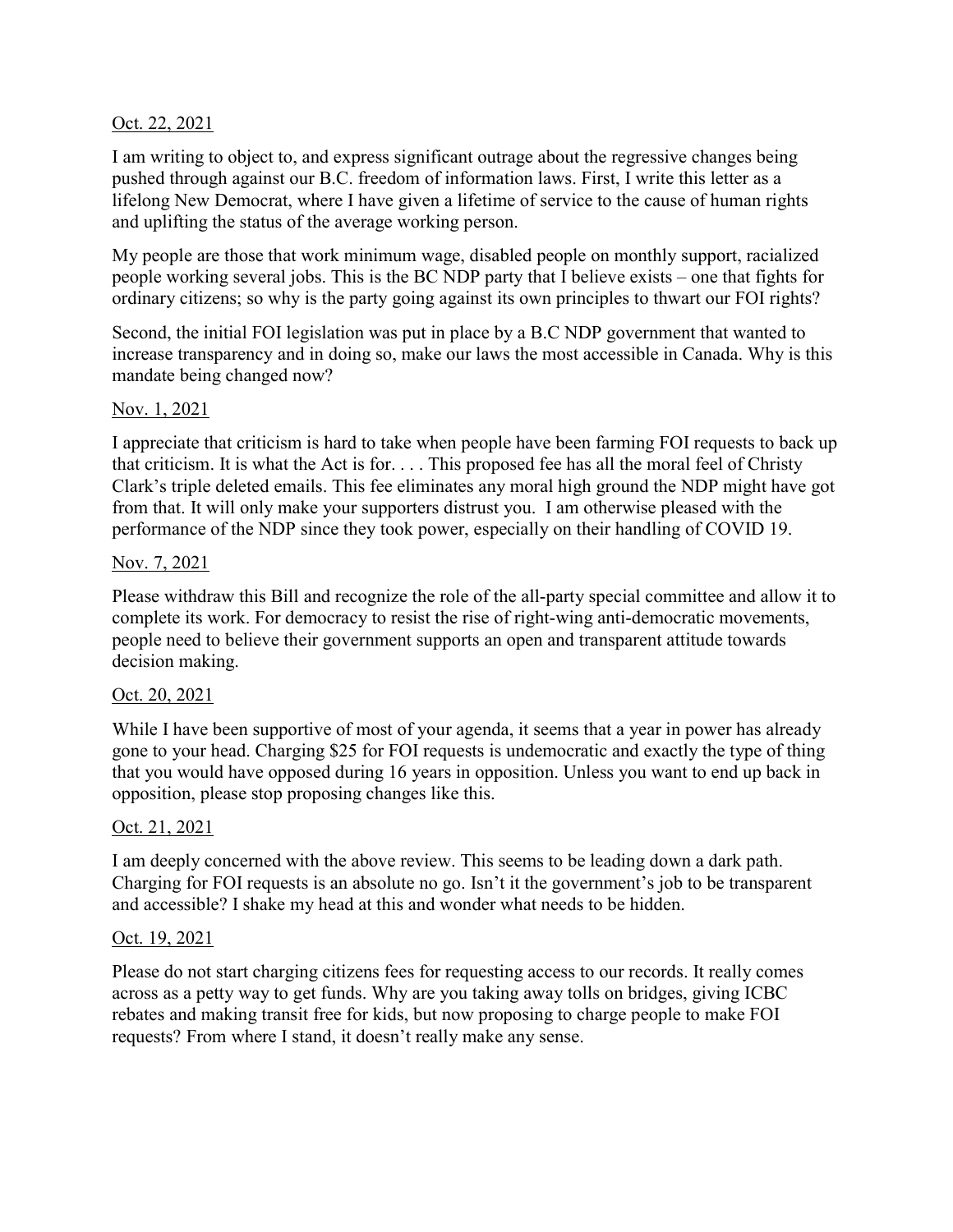# Oct. 27, 2021

Why is this government NOT listening to the B.C. Privacy Commissioner for amendments to B.C. privacy legislation? Yes, the privacy legislation needs to be updated but not to benefit governments and business, and make it more difficult and costly for the public to submit FOI requests.

# Nov 25, 2021

This legislation will stifle access to information, a concern expressed by the Information and Privacy Commissioner. The worst government is the one you elect because you think they share your values and then they betray your trust.

# Nov. 26 2021

It is really a horrible thing you have done to become less transparent when more is actually needed! It is dishonourable that you passed this bill while parts of B.C. are in very difficult circumstances. It is certainly not a democratic decision, since most in B.C. are against your actions.

# Nov. 7, 2021

I'm starting to doubt whether you are putting people first, and question whether I can trust you and your mandate letters. I'm asking you to withdraw this Bill. Please help me regain trust in public bodies by becoming more transparent.

# Oct. 22, 2021

I supported you in the last two elections but my support is not guaranteed. The government when in a minority situation governed sensibly. Clearly, the need to have the support of Andrew Weaver kept the excesses somewhat in check, resulting in good middle of the road policies.

The arrogance already being displayed over the proposed Freedom of Information bill is unseemly and hypocritical. There should be no charge for these requests. Its this type of behavior that upsets people and gets them thinking about supporting the Liberals.

# Oct. 20, 2021

I am very concerned about the new legislation that allows my personal data to be stored outside of Canada and potentially exposed to foreign laws which enable access to my data, which I have not authorized. In particular, laws in countries like the USA, China and Russia would not protect me from prying eyes. Please do more to protect my information.

#### Oct. 19, 2021

For too long the default mode in the civil service has been a paternalistic "we will tell you what you need to know." The people's data should be free and easy to access, not buried behind layers of bureaucracy designed to keep secrets hidden. If the problem is FOI requests are expensive (which I doubt), the answer is to make data available by default.

The government should have to justify its secrecy, not the people asked to justify their need for records. Of the many things B.C.'s government spend money on, servicing FOI requests is one I have zero concerns about (contrasted with, say, the billions of dollars for the Site C Dam!).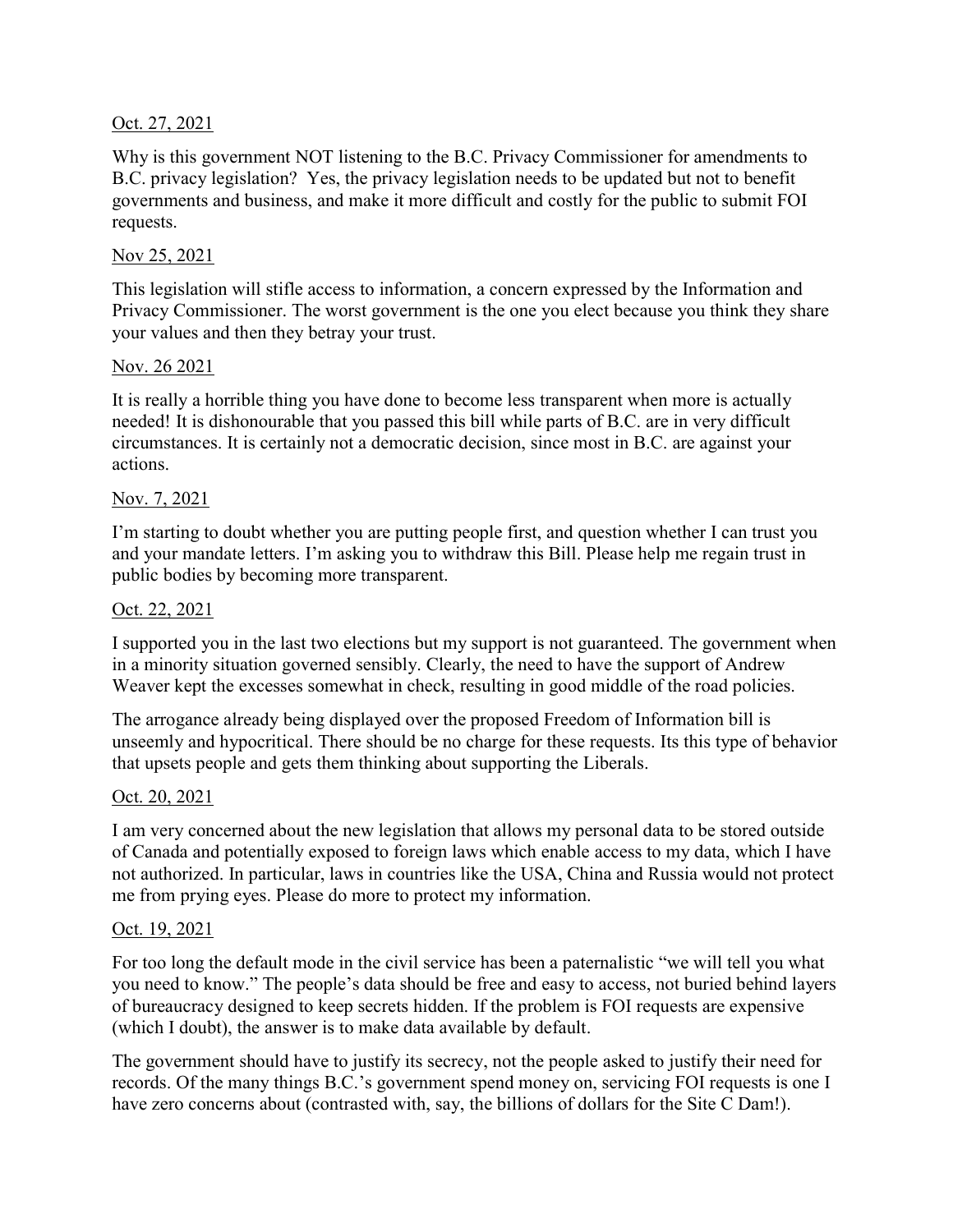# Oct. 22, 2021

I understand that the fees can range from \$5 to \$50. While there are few issues for large companies, I am concerned about fettering individual access as well as access from political parties. This can seriously impair the democratic process.

This feels like a Conservative move, not one I am accustomed to seeing from the NDP. Keep it in and I "campaign" for someone else.

# Oct. 25, 2021

The stated purpose of you Bill 22 is to reduce the number of FOI requests! Obviously it is the people who have the least amount of money who will be most impacted. So they will have no access to the records of their own government?

Why not instead staff the department that is handling FOI requests? Why not improve its efficiency? Why not listen to the recommendations of the committees that have been studying the handling of FOI requests? . . . . I had expected better from you.

# Oct. 20, 2021

I heard on the radio this morning with dismay this new legislation regarding the \$25 FOI fee. This is outrageous! Faith in our democracy is at an all time low as well as trust in government, and you think this is a good idea?

I was a longtime Liberal supporter but have switched sides for the past two elections. I feel you've doing an excellent job (thus far) and encourage you to reconsider this plan.

# Oct. 21, 2021

There are legitimate changes needed to the legislation regarding use and storage of personal information, particularly in its use for healthcare and especially clinical research, etc., where we have seen major impediments to progress.

But the attempts to package such changes with policy designed to reduce your government's accountability are truly discouraging. To be honest, it does really seem to be shaping into a pattern these days.

# Oct. 22, 2021

This whole fee for freedom of information requests is ridiculous, and again Mr. Horgan says "Who cares?" I care. I have helped low-income parents access information about institutions and bureaucracies. . . . FOI is one of the few ways a citizen of the province can get information and the government can be transparent.

# Oct. 22, 2021

We've already paid for the information. We've paid for you and your ministers and their researchers and consultants, and we've paid for the storage and retrieval and FOIPPA specialists that handle the information. Don't tell us we have to pay twice for the same information. Stop the fees for FOI requests.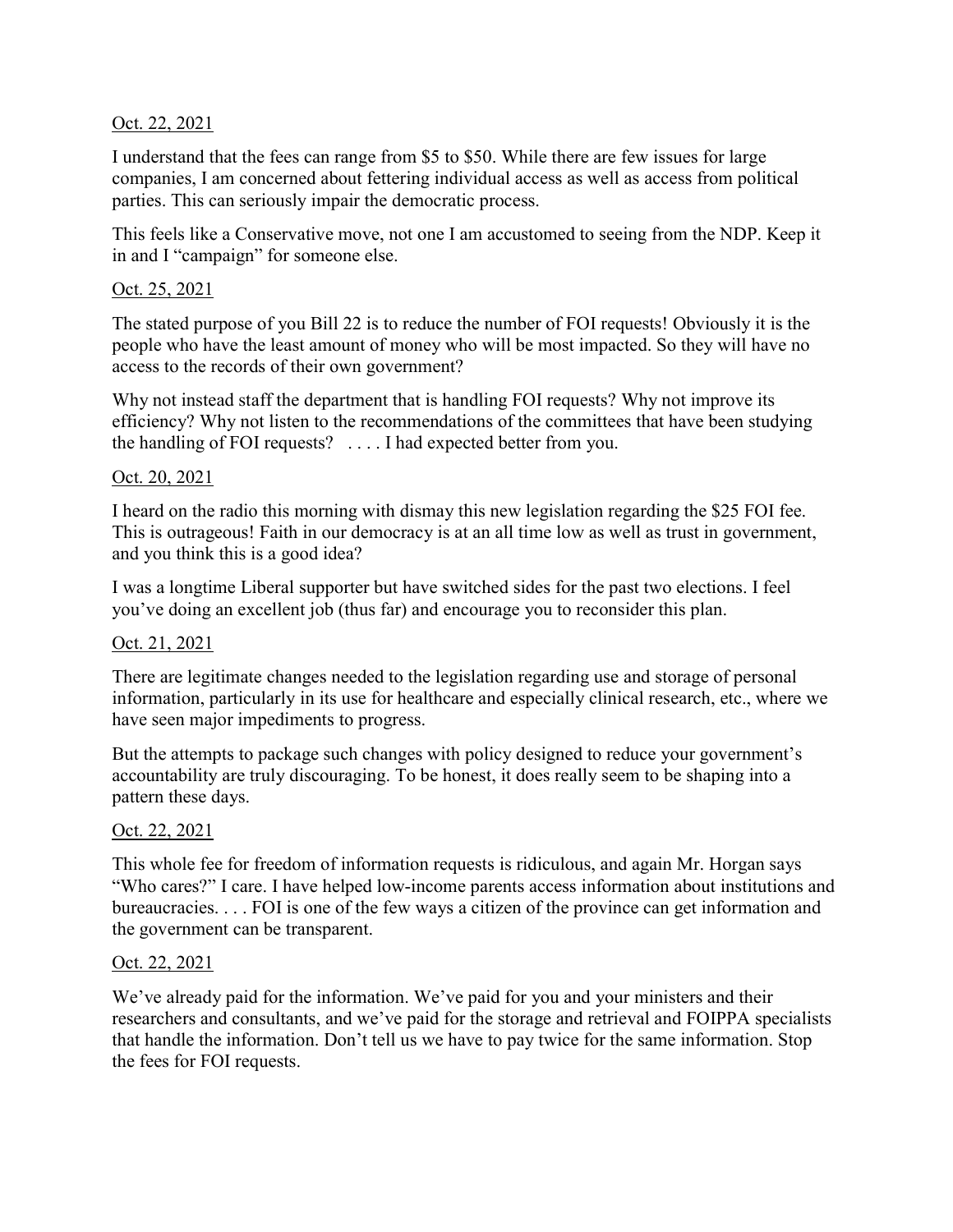# Oct. 20, 2021

I have never contacted anyone in government before but this is one that I could just NOT ignore. Your recent announcement of charging for processing FOI requests is one of the biggest hits against the democratic process in B.C. Are you turning into a Trump-like politician? . . . . This only makes it look like you're hiding things from us and unwilling to justify your decisions.

This is a huge hit against our rights as citizens of this province! And no, "other provinces do it" just not cut it. I am talking with all my friends about this, and although we may not agree on all things, we are in total agreement with this.

# Oct. 27, 2021

Sorry, I just don't buy this spin. If it is costly, the solution is to be more efficient and have more open data. It'd be nice for once to have a government that was less concerned with commsstrategizing and focus-grouping every single decision, and just doing what is right and wanted by the people it purports to represent.

# Oct, 22, 2021

I am writing to express my displeasure with the proposed changes to the FOI legislation, including the thinly veiled proposal to begin charging a fee for information requests. As a longtime NDP supporter, I find the increasing arrogance of your office and government distressing enough that I do not plan to support your party in the future.

I know that electronic systems can be put in place to provide access to all information. That is what your government should be doing – making all information available and then restrict access based on well defined privacy criteria. Government is not a business and should not be run as a business.

# Oct. 27, 2021

I don't often agree with the B.C. Liberal party, but they are right to oppose the changes. Your government appears to want to be less transparent and hide your mistakes. The 911 heat wave situation is a perfect example of this.

Please remove the fees on access to information requests. A government that truly represents the people wouldn't stand for such a self-serving policy.

# Oct. 23, 2021

Please count me squarely against the amendments you government is proposing to FOI legislation. Please remember that government is to serve the people, not frustrate their ability to oversee government work. Typically I am quite supportive of NDP policies. I am not happy about your direction on FOI – and particularly the requiring of payment from information seekers.

# Oct. 24, 2021

I am appalled at the NDP's implementation of a \$25 fee for routine applications under the province's FOI legislation. It is an odious and unnecessary deterrent to people making access requests.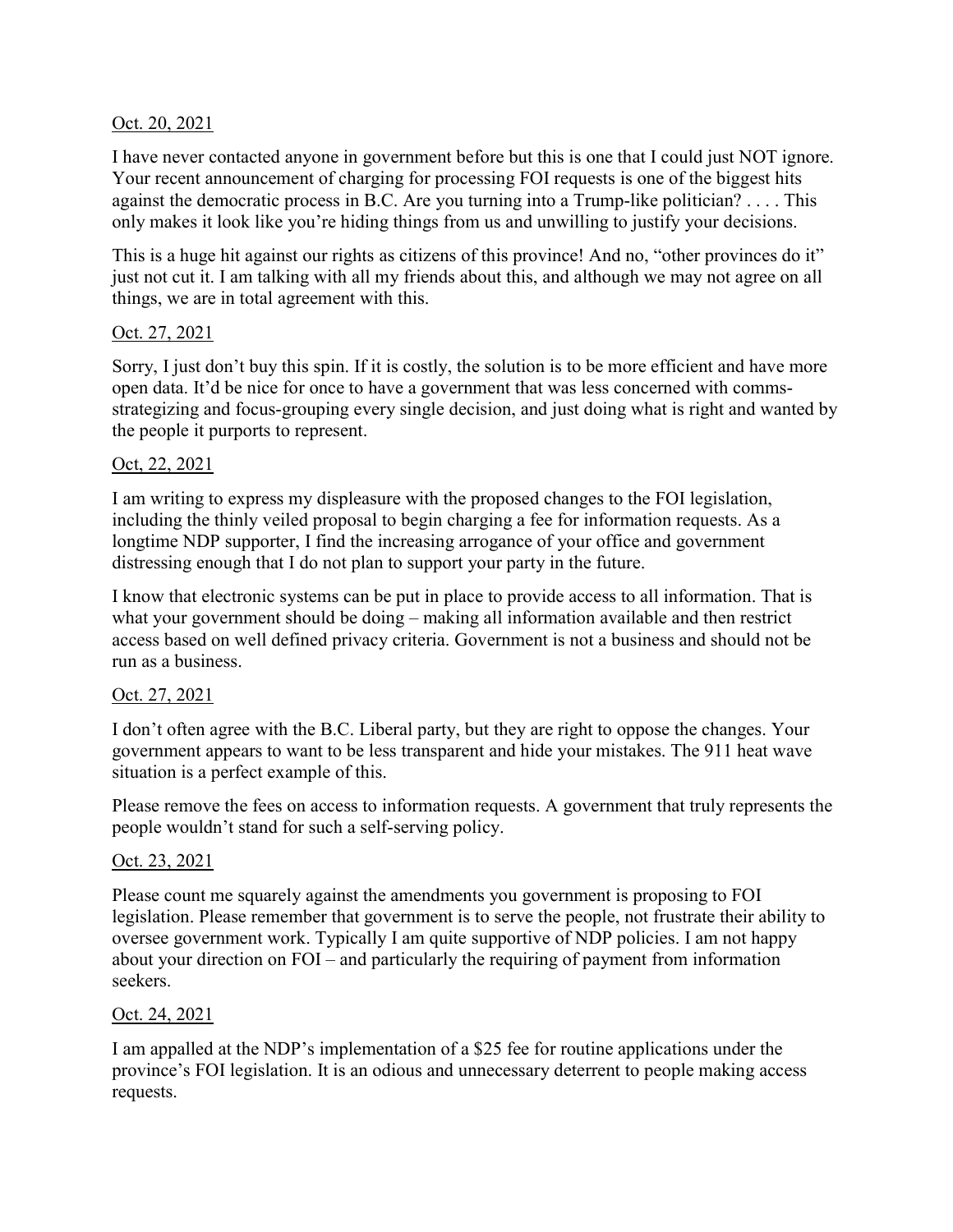Do not attempt to justify this fee by accusing the Opposition of abusing access to information by bombarding the government with "too many requests." Citizens want accountability and transparency. Yet once a party is elected, these principles are trampled upon.

# Nov. 1, 2021

I have voted NDP in every provincial election. I'm pretty sure you are going to lose votes, and perhaps your governing positions in the next election, if you stick to this plan. I know I'm not alone in my distaste for these proposed cuts to the viability of the FOI. I've received several replies basically all saying something similar, like this one: "I've had it with the NDP."

It was actually your party that first brought in this Act in 1993. Weakening it significantly like you are think about doing would be a cruel irony.

# Oct.19, 2021

Good morning John. Forgive me for being rash, but are you trying to crush democracy in British Columbia?! Do you now see any ethical issues with charging citizens money in order to find out the truth and hold the government and public service accountable? I don't know what your intentions are regarding this bill, but this looks bad. Not only does it look bad, it is bad.

I can't help but notice your party's hypocrisy given how many FOI requests the NDP put in while the Liberals were in office. Backpay all of those and then you can talk to me about \$25 to use my right to access public information. Good day sir!

# Oct. 21, 2021 [The only message of support]

Recently your Government made an announcement that people who request background information through Freedom of Information will be charged \$25, which I think is a small price to pay for demanding a lot of staff time to respond to these requests.

I think it would be prudent to have the Ministry explain why the \$25 is reasonable, and also that the Government receives repeated requests from a few people who from my experience are trying to tie up Government operators, and based on your record nothing untoward is found. Keep up the good work John. Your friend.

From emails addressed to Citizens Services Minister Lisa Beare

# Oct. 21, 2021

Dear Minister Beare. Freedom of information is critical for transparency and accountability, and in my opinion fees act as a barriers to access. Again, in my opinion, there are already sufficient provisions for when fees are appropriate. . . . Additionally, I believe that any information that must be provided by statute should be exempt from fees.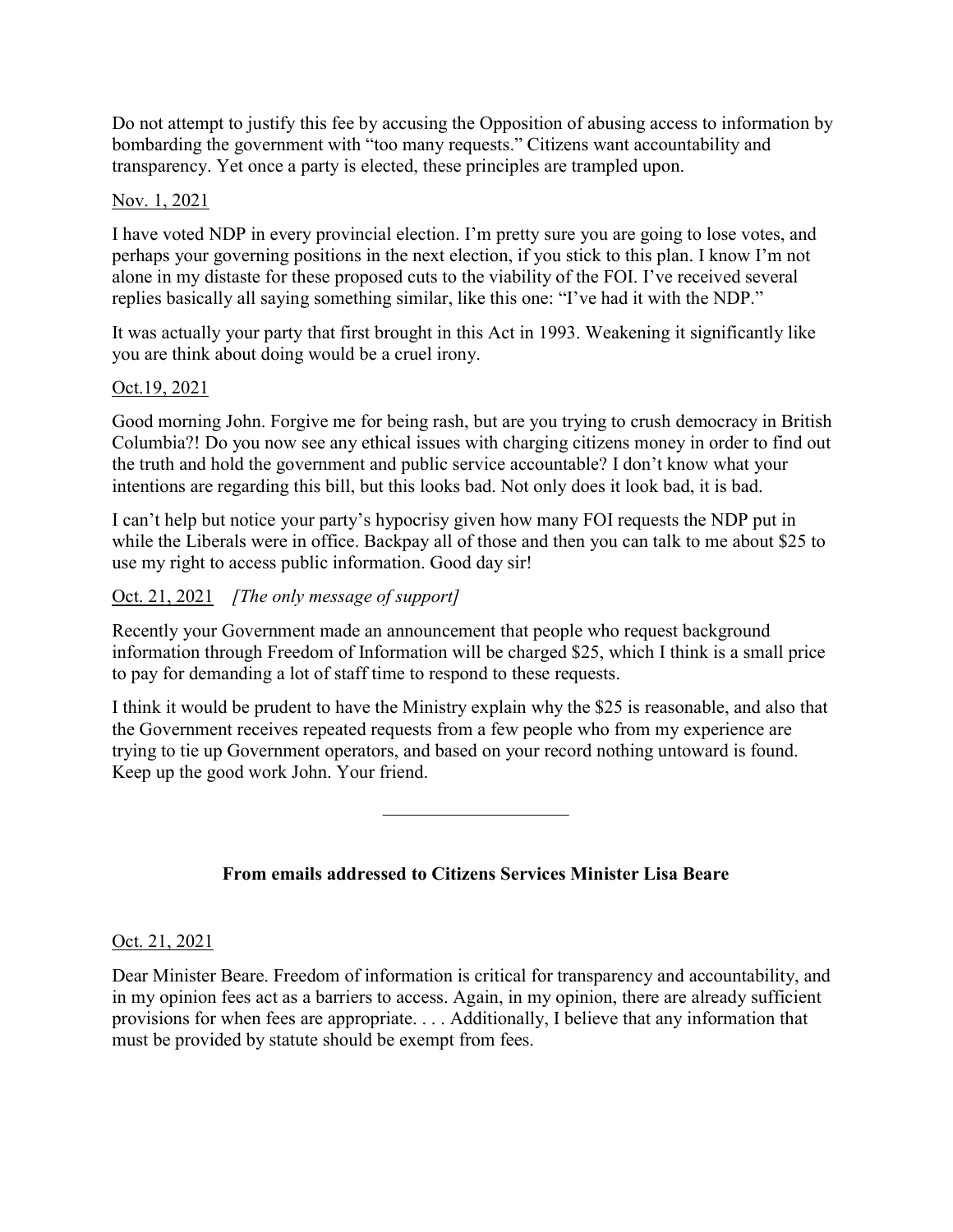# Nov. 10, 2021

I have been a B.C. NDP supporter all my adult life.  $\ldots$  Proud that is until now. Bill 22 is, on balance, retrograde legislation. It should be withdrawn and re-written. Some of Bill 22's provisions are welcome but overall the bill is not a worthy effort.

I know how challenging the Act can be for government. . . . Fees for access are misguided. They will penalize the wrong people. To ordinary citizens looking for government (i.e., our) information, they will be just one more reason not to bother. At first blush, that may seem like a benefit, but is "trust us to govern well" really your motto? What about when it's the other guys' turn again?

#### Oct. 27, 2021

None of what you are saying meets the goals of a party that purports to reflect what the values of working people should be, and I am very surprised that the people advising you and the party are engendering an era that eliminates one of the best FOI laws in Canada. I was extremely disappointed that this bill was referred to committee stage before first reading.

The "fee for access" put simply is a weak justification. . . . this is a political game because it shows the government has something to hide – including COVID 19 data, the Massey Tunnel briefing documents, Site C documents, St. Pauls's documents, and what else? Never have I felt such a sense of shame for a government I have so proudly supported.

#### Oct. 28, 2021

Thank you for your reply. You have not addressed my central point, however. You have an allparty committee which has been charged with submitting a report that would seem to be relevant to the work that you have been undertaking to update B.C.'s freedom of information legislation.

Why not wait for the report prior to introducing new legislation? Why do we have parliamentary committees anyway?

# From emails to NDP MLAs

# Oct. 21, 2021

I am starting to doubt whether you are putting people first and question whether I can trust you and your mandate letters. Don't you think you are on the wrong side of this one?

I am asking you and you colleagues to consider these actions: Recommend the NDP withdraw this Bill. Recognize the role of the all-party special committee and allow it to complete its work, including an open consultation process. Commit, on the record, to introduce comprehensive amendments to FIPPA that reflect the recommendations of past and current special committees.

#### Nov. 26, 2021

What has happened to the NDP? What happened to transparency builds trust? Your party is unrecognizable. I watched as party members cheered the move to push through this bill with debate, denying British Columbians the right to information. Unbelievable. - Your constituent (for now).